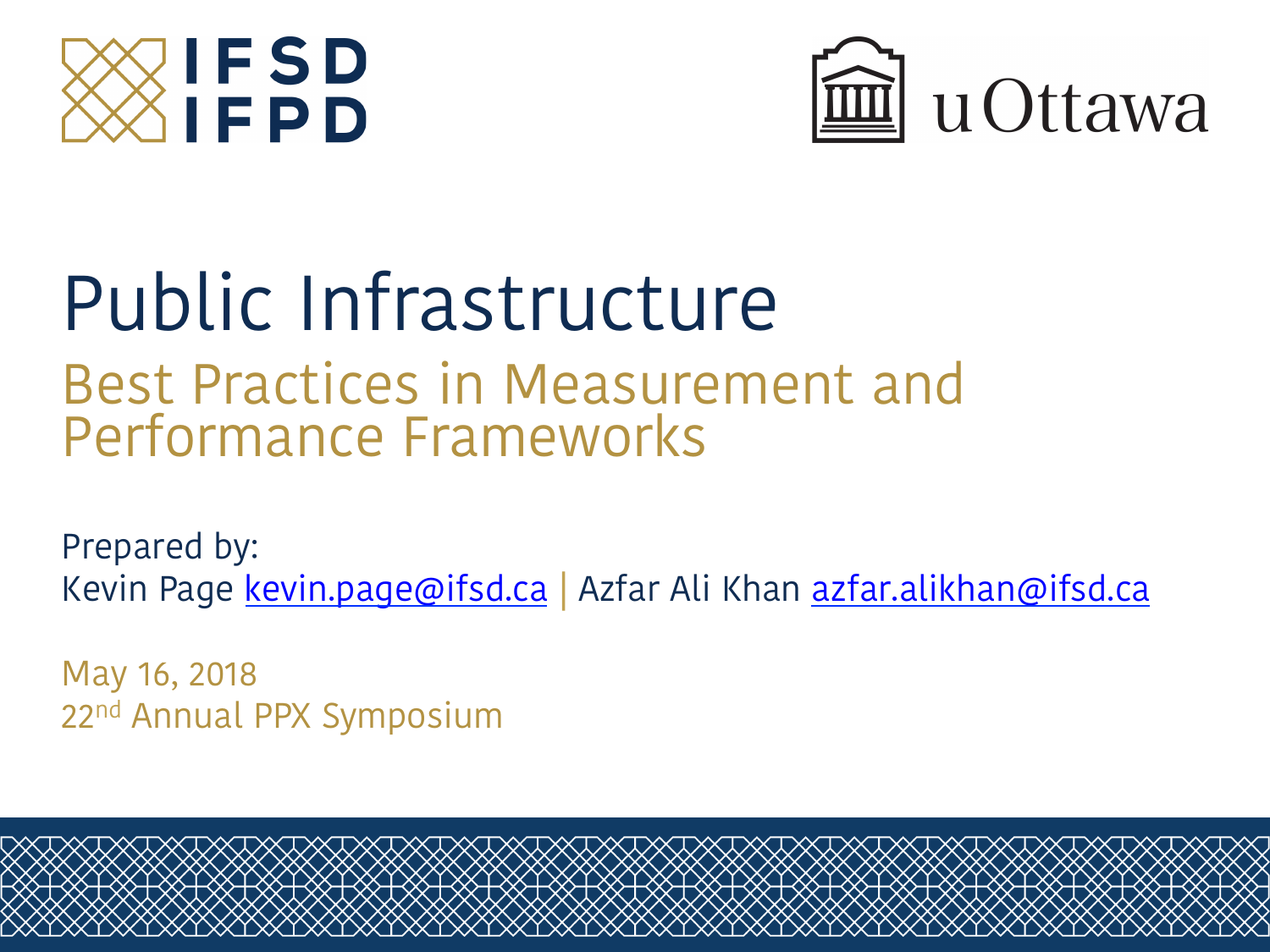

## The Context

- Over \$180B invested in Canada Infrastructure Plan.
- **Approx. \$8B per annum federal historic** infrastructure spend from 2011-12 to 2015-16\*
	- Not including provincial and municipal investments
- **Infrastructure investments touted to improve** economic competitiveness, promote environmental and social outcomes
- **So, how are we doing?**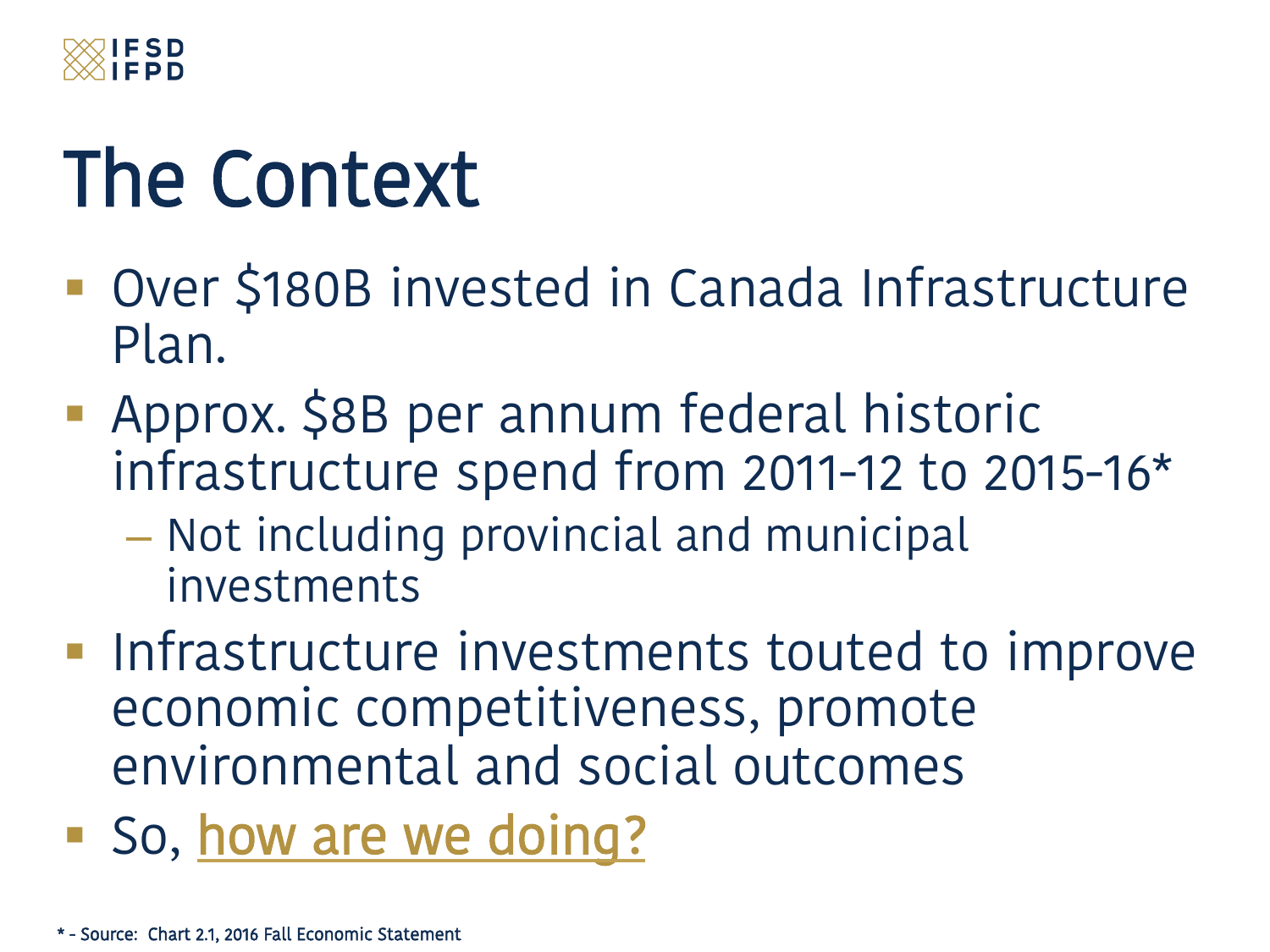

#### We Just Don't Know

- **E** Almost no information on how our current infrastructure stock is performing
	- Service levels or benefits realization
	- Complete lack of information on performance and measurement
- **Money out the door and number of** projects approved is wholly insufficient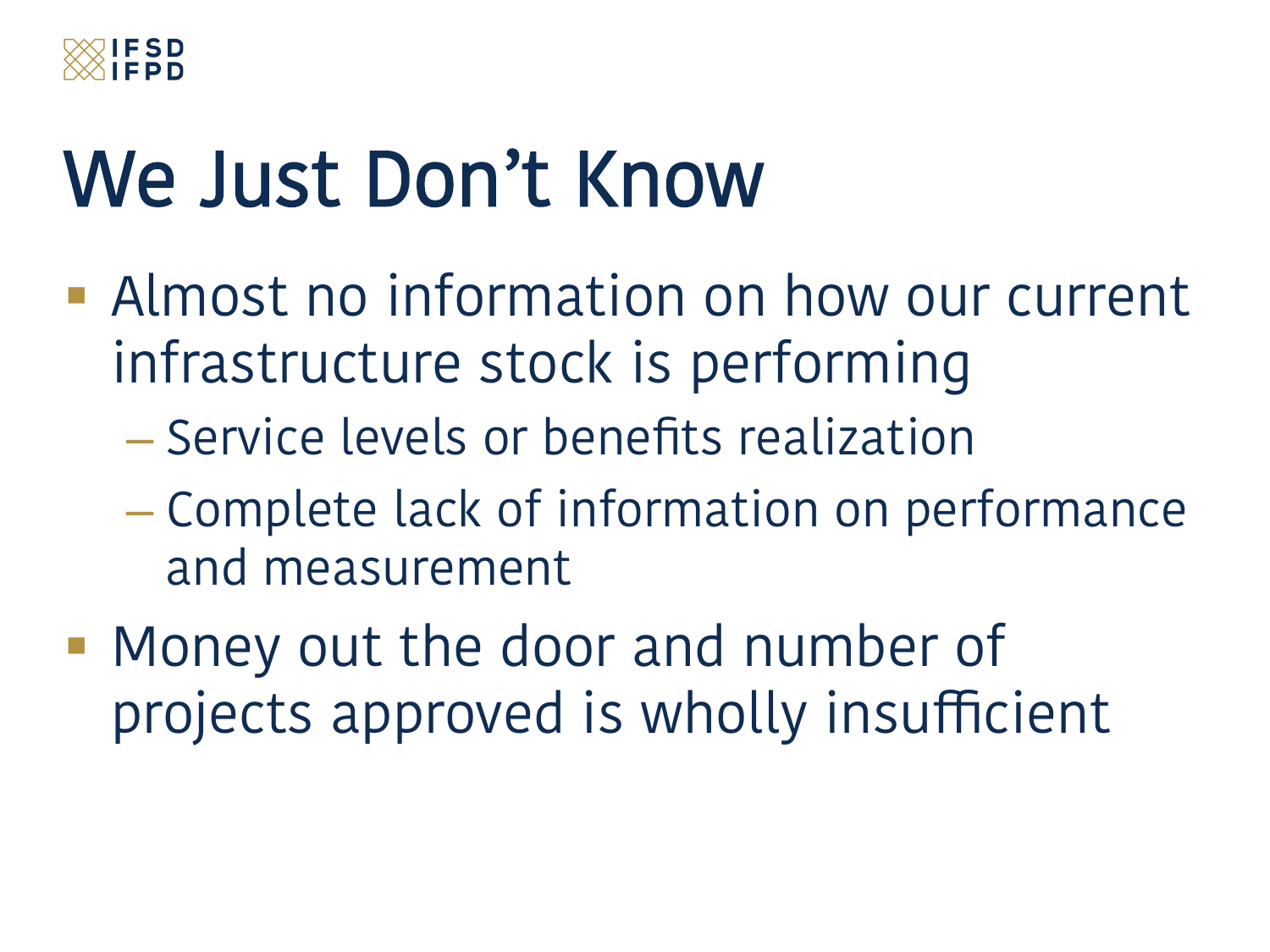

#### The Canadian Infrastructure Challenge

- **EXE** Federated system with varying roles and responsibilities across the three orders of government
	- Mismatch between taxation powers and operations responsibilities
- ! No common data language or architecture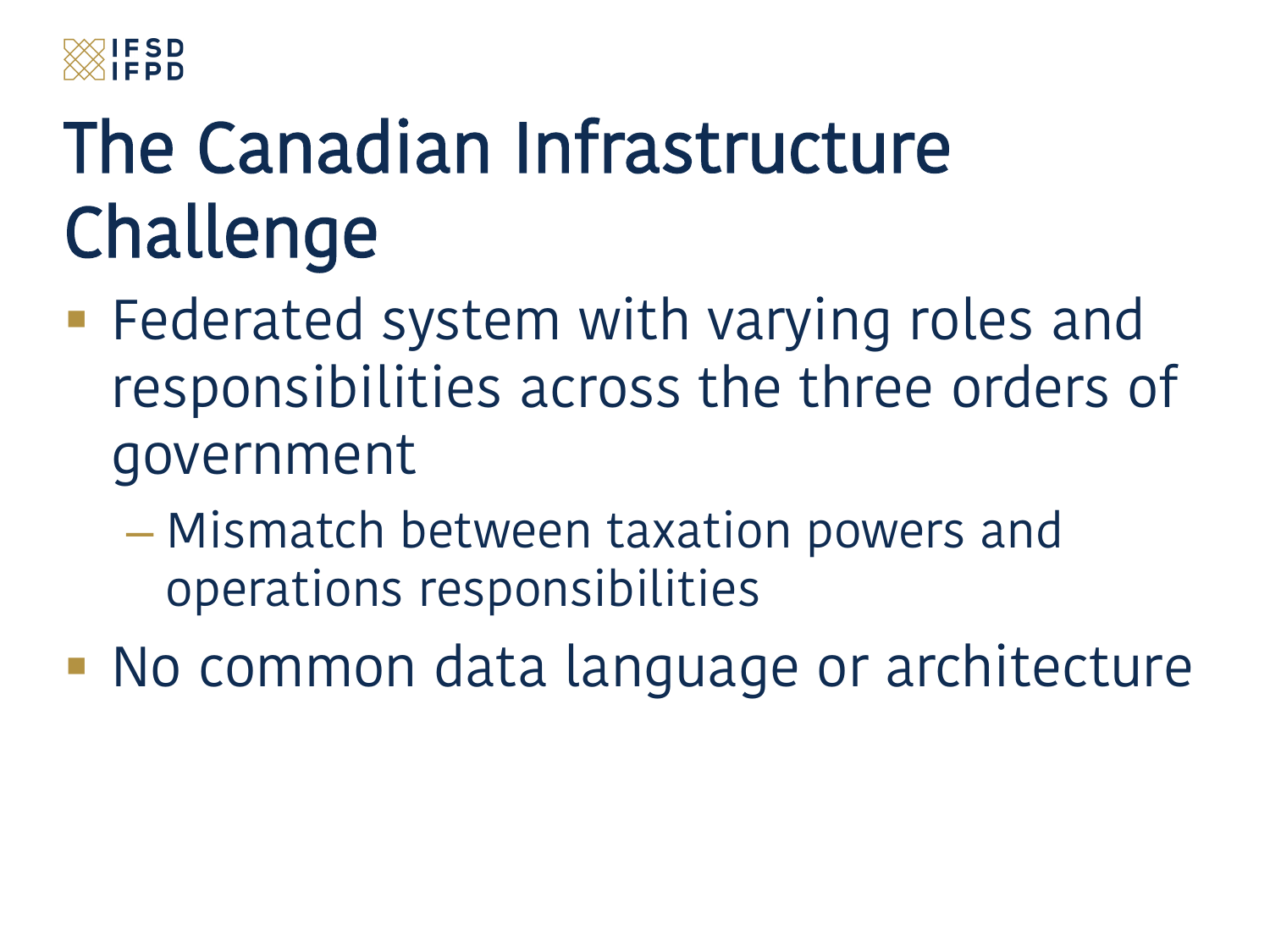

## Why This Matters

- ! Significant \$180B Plan for the next 12 years
- **These infrastructure investments are** being deficit-financed at a time when the economy is firing on all cylinders
	- Increases the need to ensure that the future Canadians who will be paying for our spending today will get a strong ROI from these investments in the form of a higher standard of living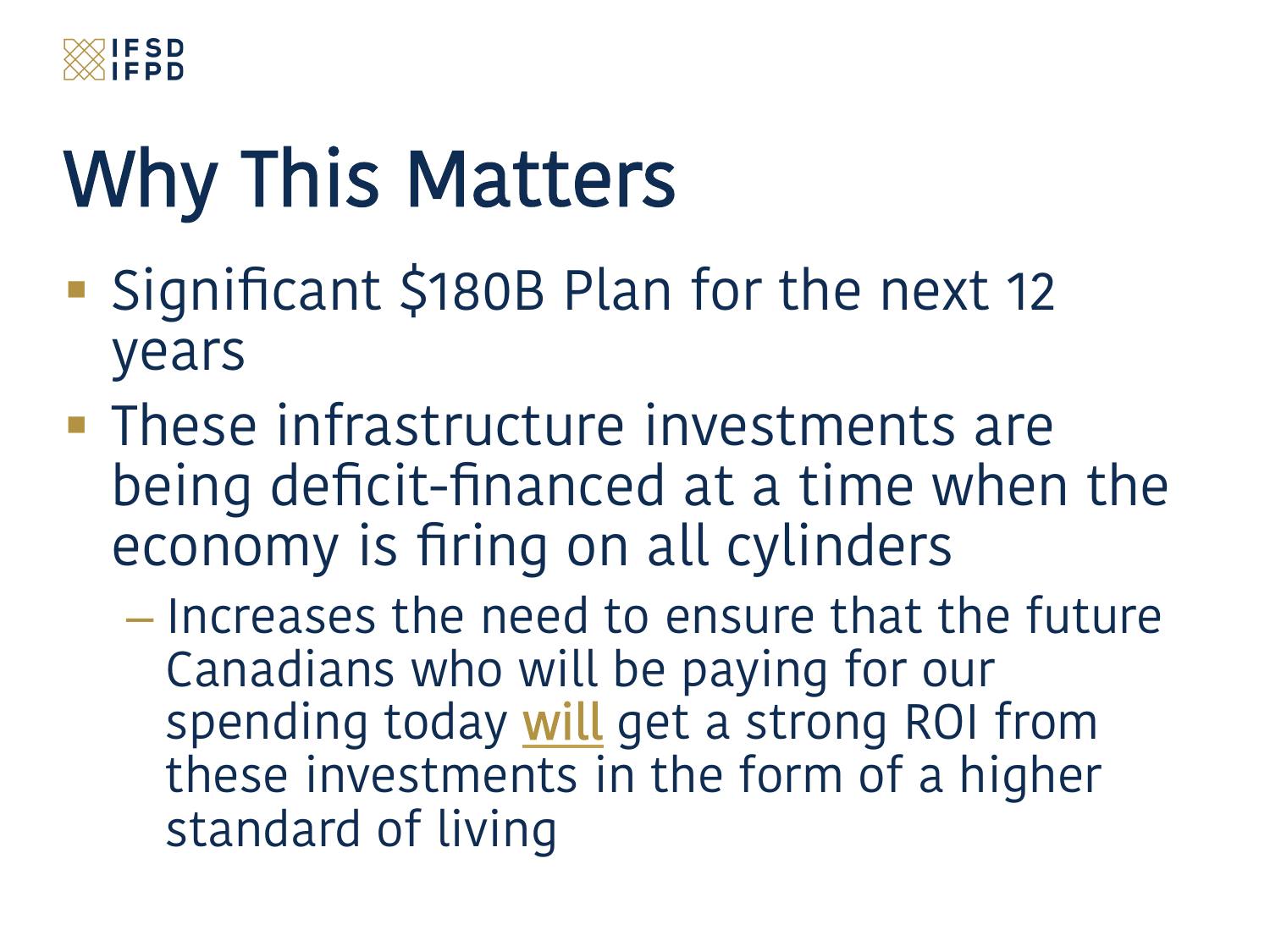

#### IFSD Research on Infrastructure

- **E.** Survey of international infrastructure decision support practices
	- Better understand the data, measurement and performance frameworks as well as the data analytics underlying decision-making
- **A deep-dive survey was performed on four** jurisdictions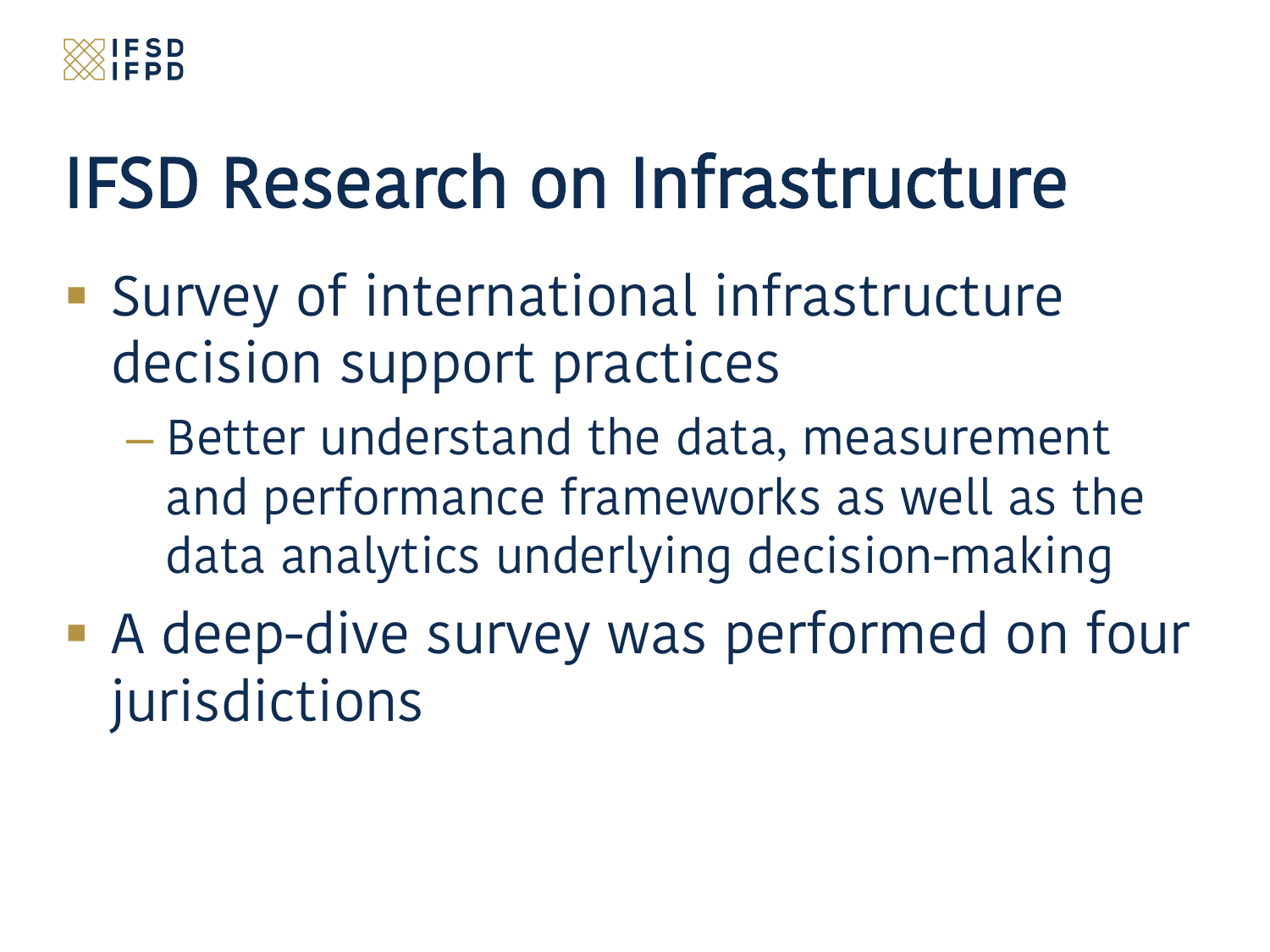

#### Starting Point: Infrastructure Lifecycle

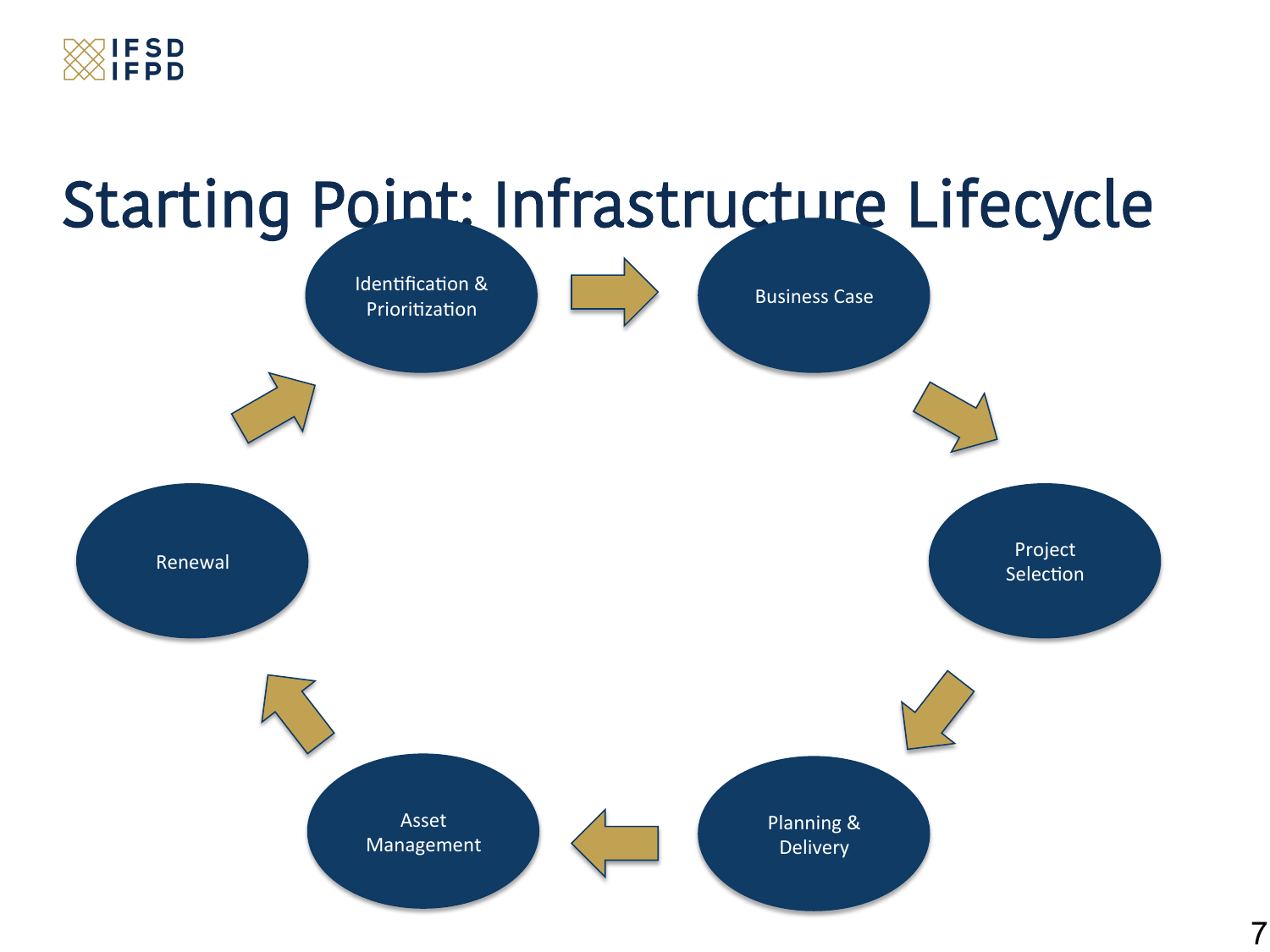

## Key Decision Support Points

- **Project Assessment:** Strategic fit assessment to determine whether a new infrastructure project proposal merits the resources required to complete a detailed business case
- **Example 1 Business Case:** A detailed business case that identifies the benefits, lifecycle costs, options analysis and recommended course of action for proposed infrastructure projects
- **Project Prioritization:** Ranking infrastructure projects that have a completed detailed business case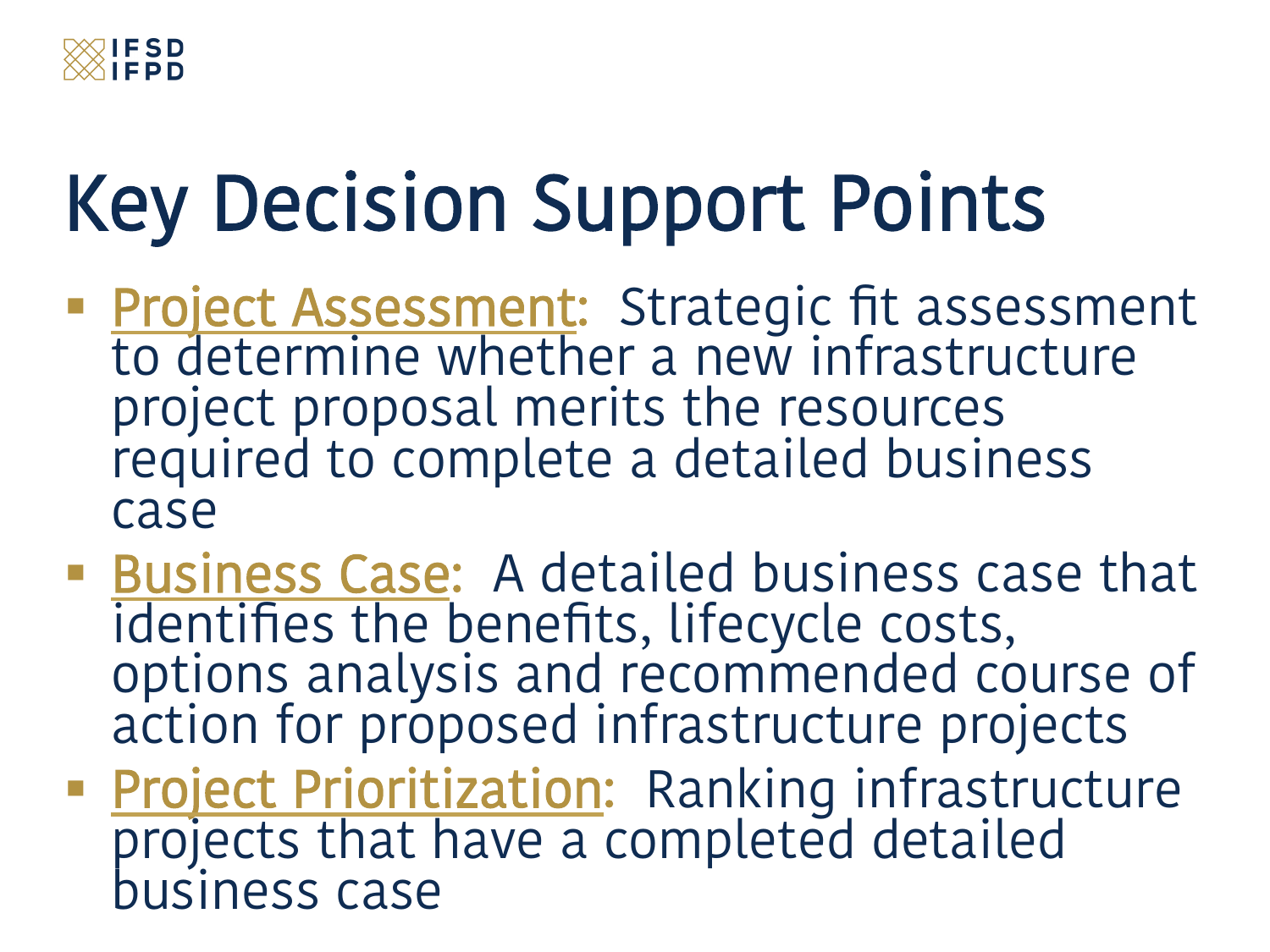

## Key Decision Support Points

- **Project Selection:** Selecting infrastructure projects that will yield the most benefits within the fiscal envelope available at that given time
- **Infrastructure Stock Assessment:** Evaluating the financial, demand and service performance to ensure the existing infrastructure asset base is being optimized
- **Example 15 Asset Renewal:** Assessing when an infrastructure asset has reached the end of its life cycle and asset renewal is the most cost-efective course of action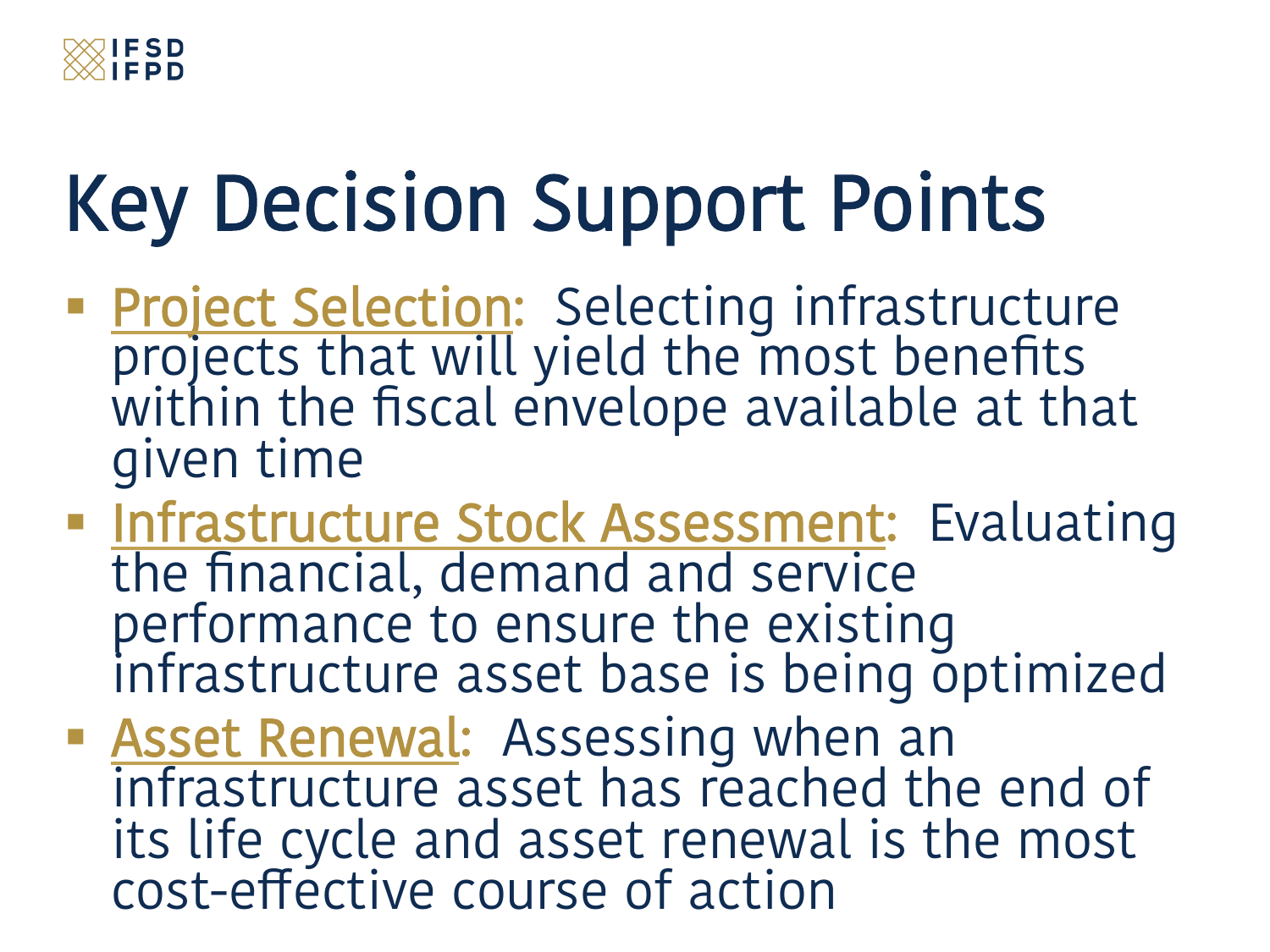

## Findings of the Survey

- **There was no single best-practice** jurisdiction when considering the end-toend infrastructure lifecycle
- **Performance and measurement** frameworks were weak and a continued work in progress
- **. There were pockets of excellence with** respect to the foundation elements needed to enable evidence based infrastructure decision-making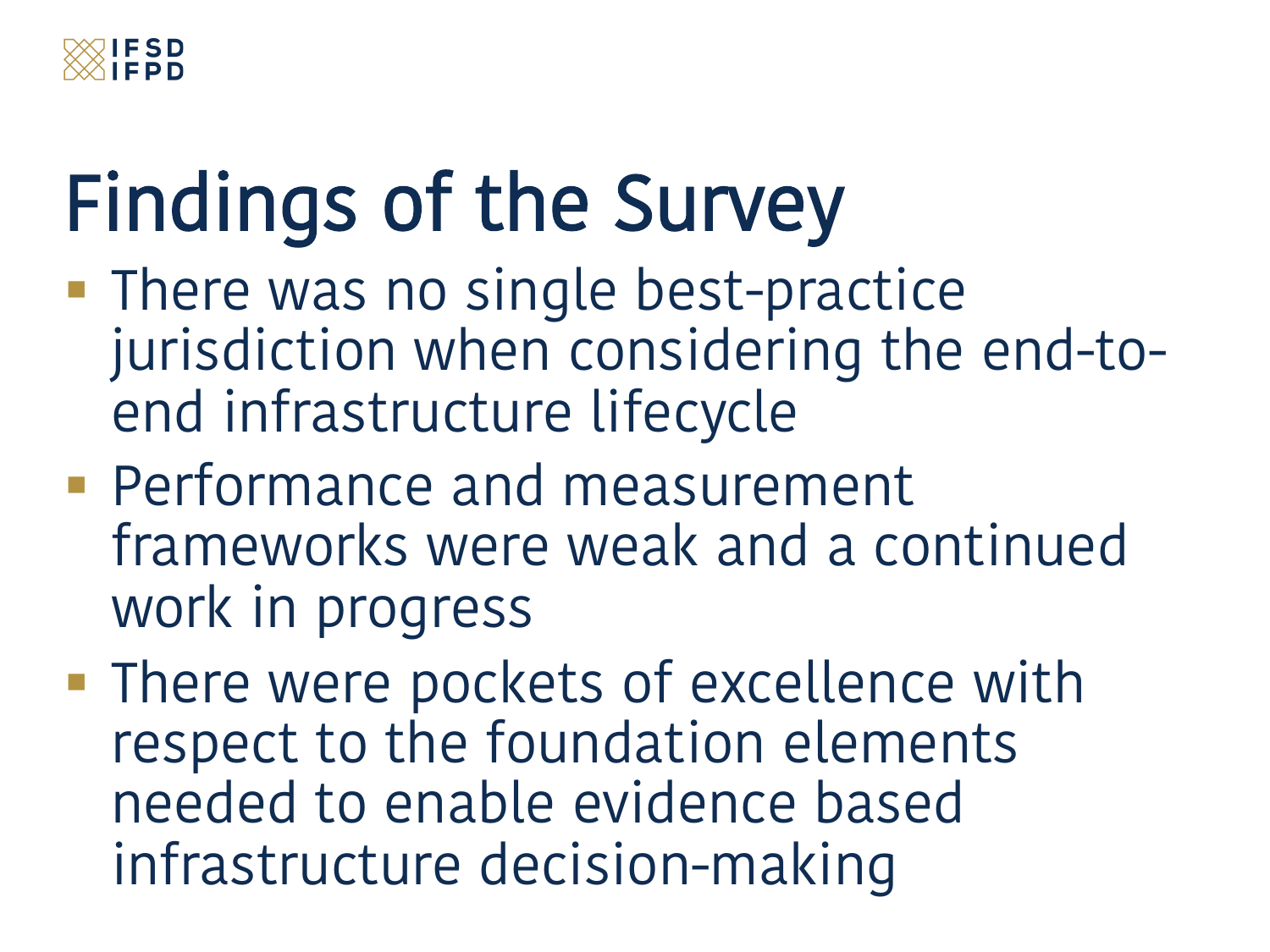

## Findings of the Survey (cont'd)

- **The best practice jurisdictions were focused on** extracting the maximum value out of the existing infrastructure stock, not building new infrastructure
- **Technology advancements are significant** 
	- Need to future proof infrastructure against obsolescence
	- Past is not necessarily prologue
- **Shart infrastructure: In the future, the data will** have a higher value than the physical infrastructure
	- High-quality data is the foundation for infrastructure analytics and decision-making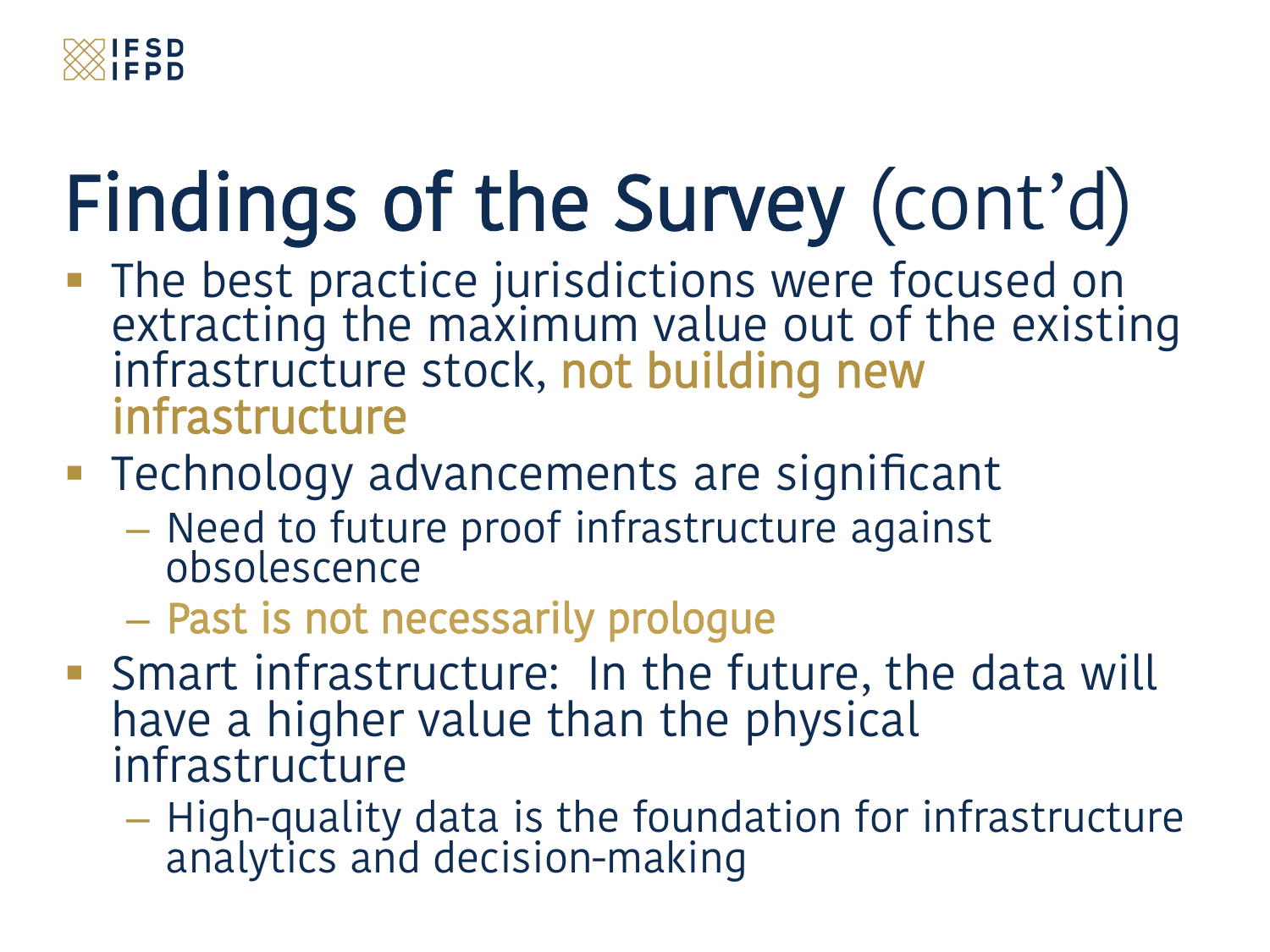

## Foundation Elements

- **E** Knowing where you are
	- Current stock assessment
- **E** Knowing where you need to go – Future needs analysis
- **EXEC** Knowing the difference between where you are and where you need to go

– Infrastructure gap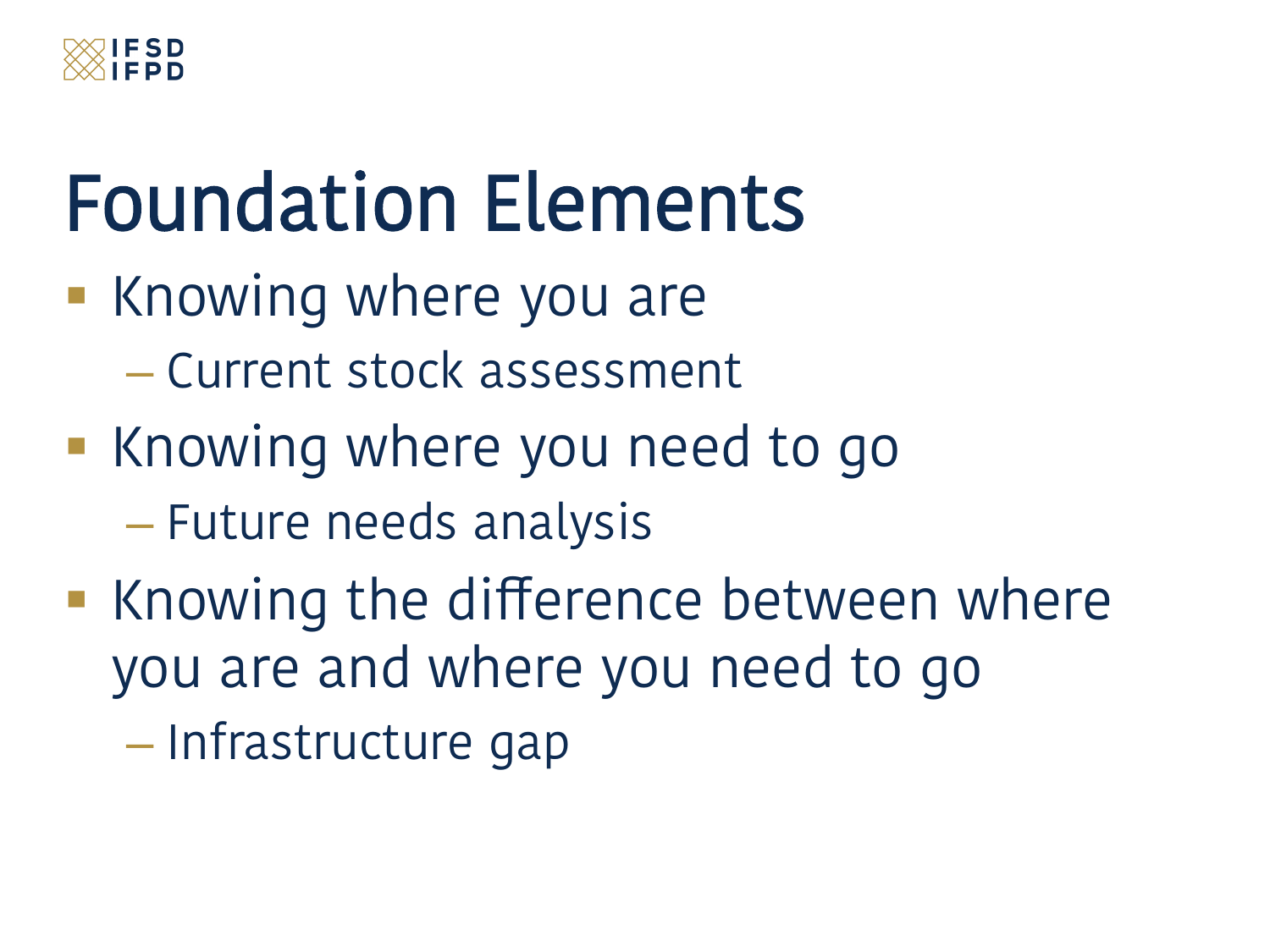## Performance & Measurement Frameworks

- ! We need to develop the architecture to show the logical linkage between individual infrastructure assets and how they contribute to long-term outcomes
	- Need a performance measurement framework around infrastructure outcomes and Canadians standard of living
	- Link the service levels of individual infrastructure assets and asset classes to long-term outcomes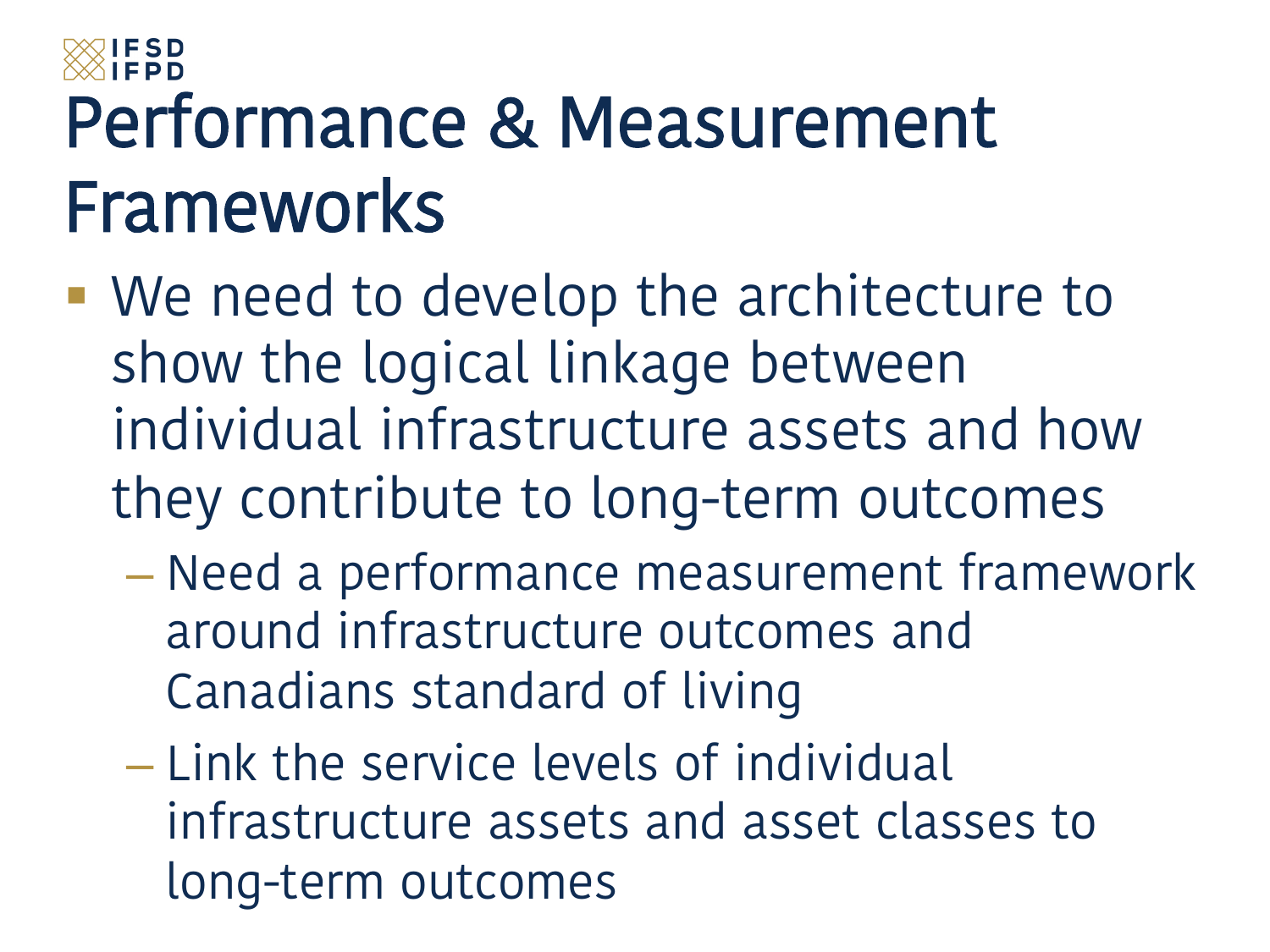

#### "It's the metadata, stupid…"

- ! We need data standards around how we evaluate the performance of our current infrastructure stock
	- Ensure comparability and most importantly allow for ranking and prioritization across multiple infrastructure asset classes
- **Without high-quality infrastructure data** underlying them - measurement and performance frameworks will be meaningless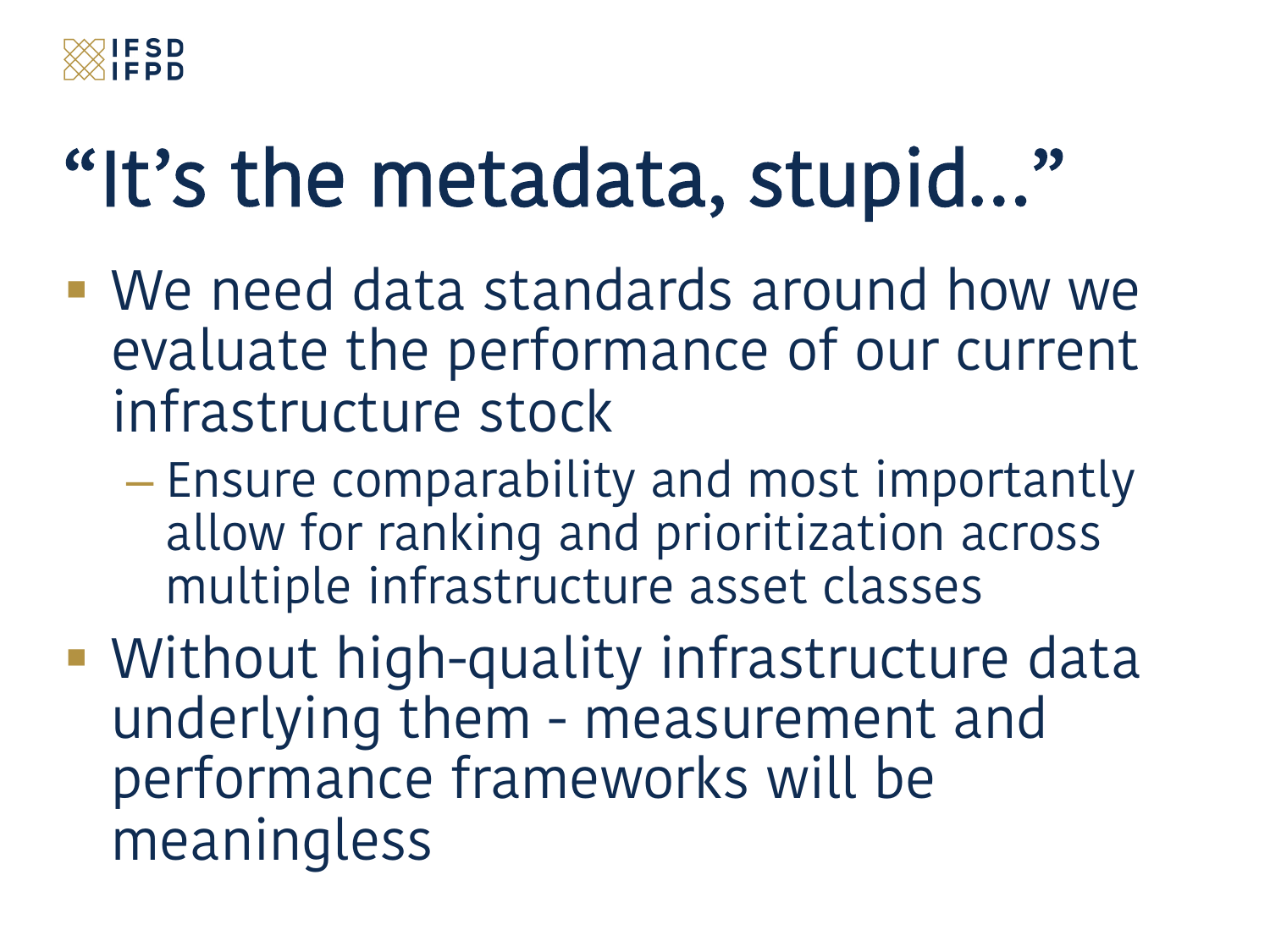

#### Where Does Canada Stand?

- 1. We don't know where we are.
- 2. We don't know where we need to go.
- 3. We are falling further and further behind our peer jurisdictions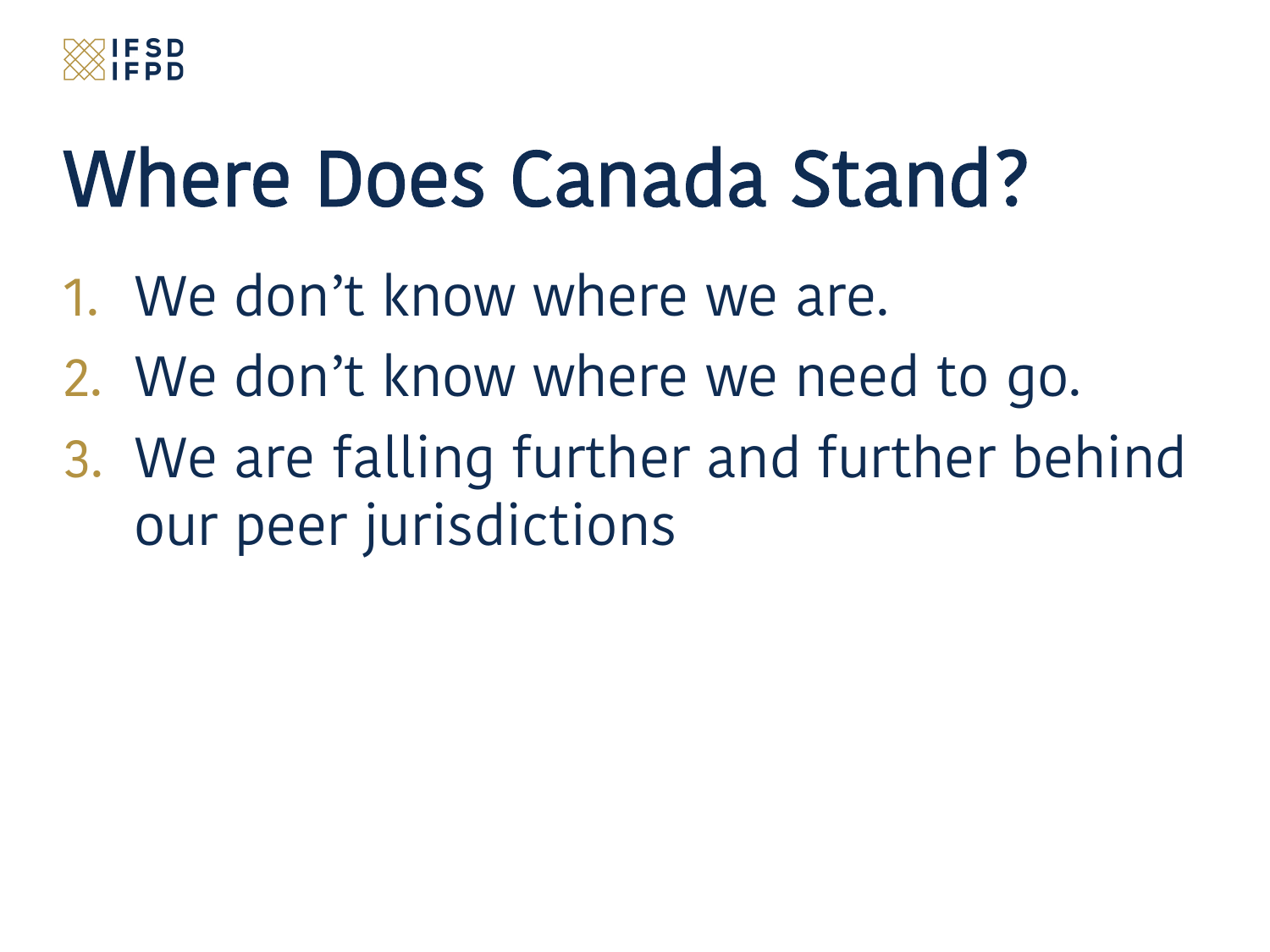

#### What Does Canada Need to Do?

- **Develop infrastructure metadata** standards that are consistent across the three orders of government
- **Develop a national infrastructure plan** that is based on a bottom-up, evidence driven and systematic future needs analysis
- **Example 13 Start a national discussion on** infrastructure planning & delivery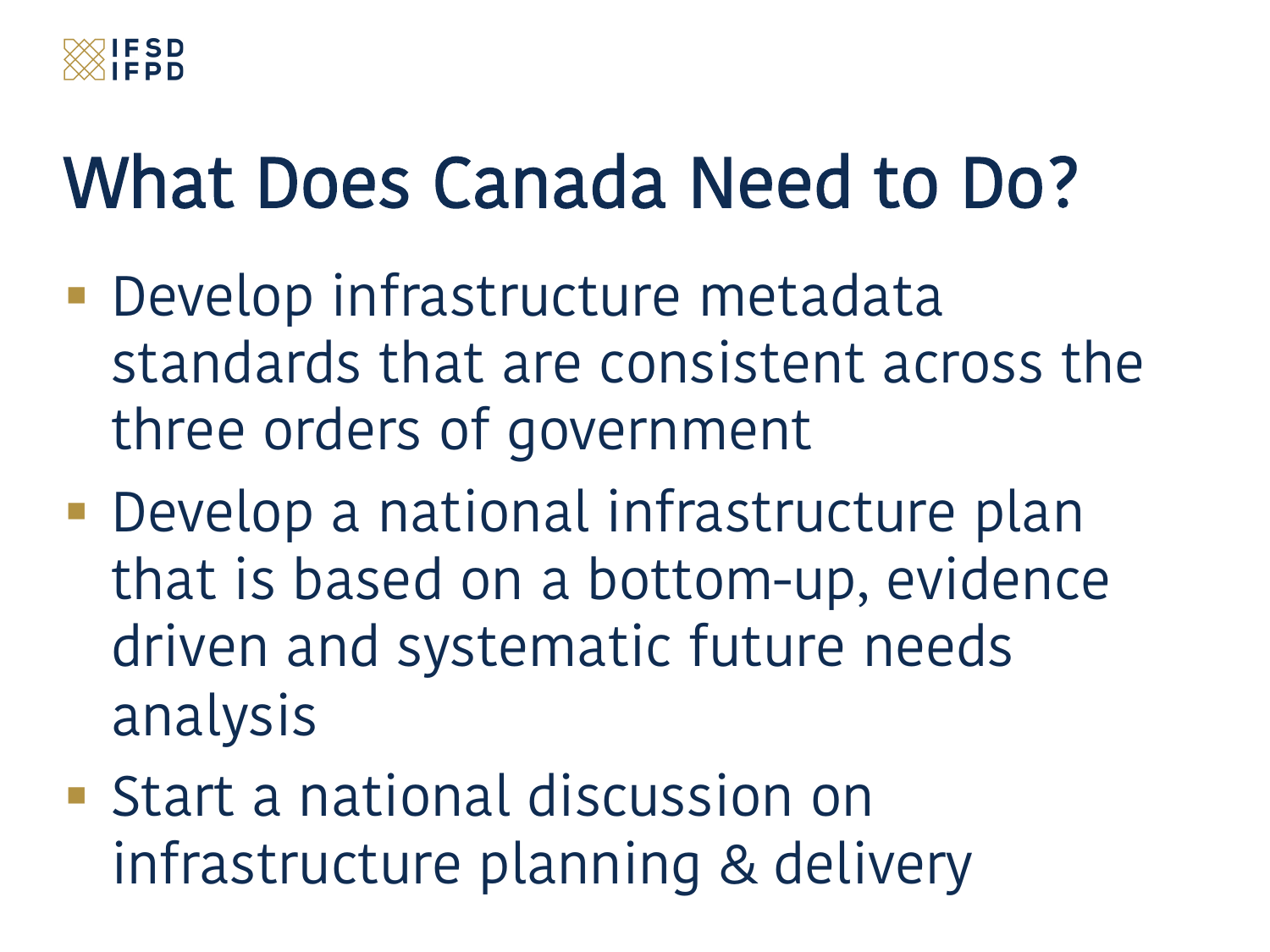

## What Will Success Look Like?

- **Example 7 Federal infrastructure dollars will be** funding provincial and municipal plans, not projects
- **Individual infrastructure projects and** allocations will provide the evidence with respect to their contributions towards reducing the infrastructure gap and raising the standard of living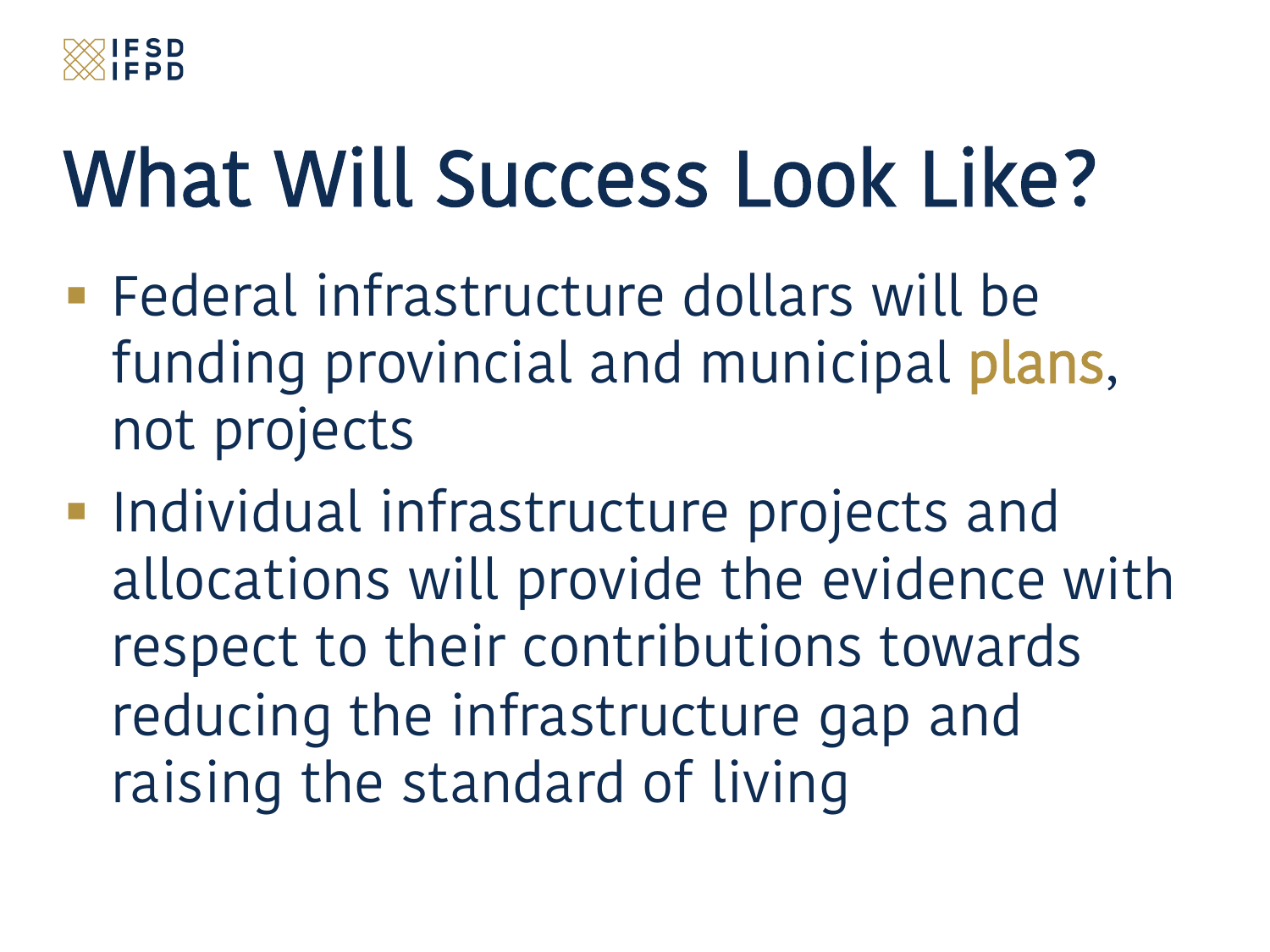

#### How Can Evaluators Contribute?

- **The end-to-end infrastructure lifecycle** highlights the importance of the data and evidence flowing both up and down the lifecycle
- **Evaluations of completed infrastructure** projects should inform the business cases of new infrastructure projects in the same asset class or same asset type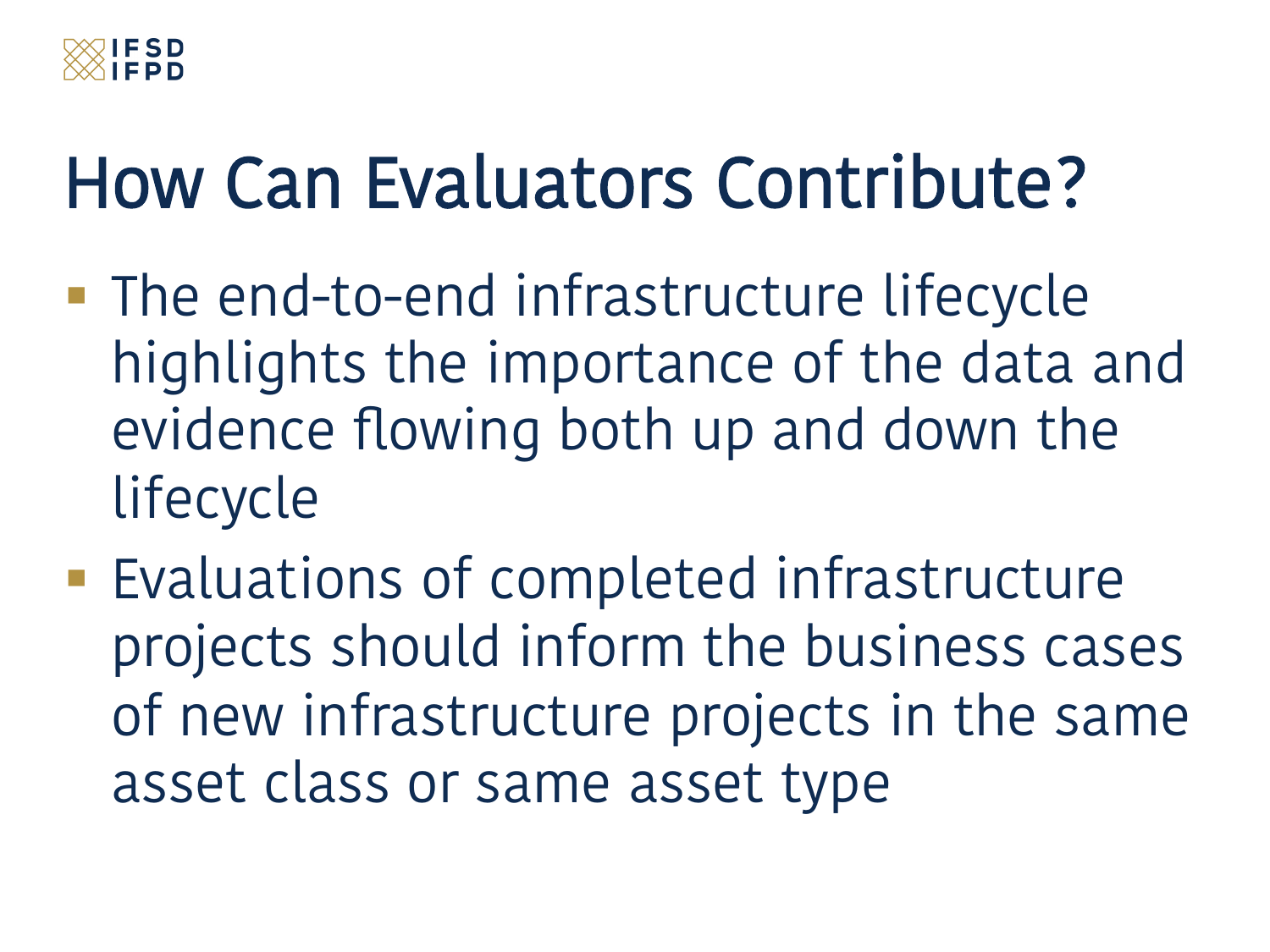

## The IFSD Workplan

- **Exercise infrastructure metadata** standards and apply in the Canadian context
- **E.** Commence research work on Canada's future infrastructure needs
- **Example 13 Start developing a Canadian infrastructure** performance architecture that will act as an interface between the current stock performance and the future needs analysis